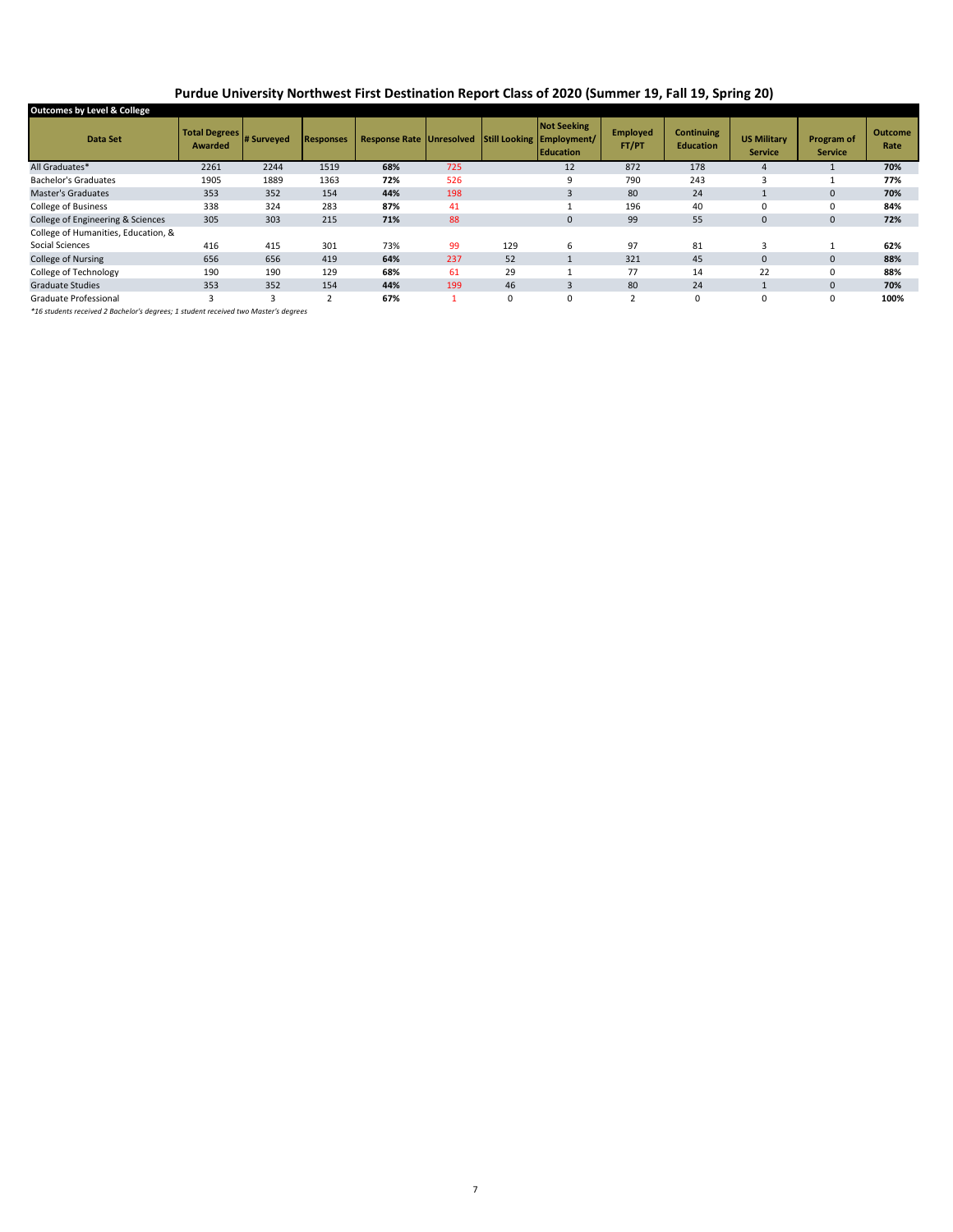## **Purdue University Northwest First Destination Report Class of 2020 (Summer 19, Fall 19, Spring 20)**

| <b>College of Humanities, Education, &amp; Social Sciences</b> |                      |                |                  |                      |                           |                |                                               |                 |                   |                    |                |                |
|----------------------------------------------------------------|----------------------|----------------|------------------|----------------------|---------------------------|----------------|-----------------------------------------------|-----------------|-------------------|--------------------|----------------|----------------|
|                                                                | <b>Total Degrees</b> |                |                  |                      |                           |                | <b>Not Seeking</b>                            | <b>Employed</b> | <b>Continuing</b> | <b>US Military</b> | Program of     | <b>Outcome</b> |
| Data Set                                                       | <b>Awarded</b>       | # Surveyed     | <b>Responses</b> | <b>Response Rate</b> | <b>Unresolved</b>         |                | Still Looking Employment/<br><b>Education</b> | FT/PT           | <b>Education</b>  | <b>Service</b>     | <b>Service</b> | Rate           |
|                                                                |                      |                |                  |                      | <b>Bachelor's Degrees</b> |                |                                               |                 |                   |                    |                |                |
| Bachelor of Arts- Behavioral Sciences                          |                      |                |                  |                      |                           |                |                                               |                 |                   |                    |                |                |
| <b>Behavioral Sciences</b>                                     | 16                   | 16             | 12               | 75%                  | 4                         | $\overline{7}$ | $\mathbf{1}$                                  | $\overline{2}$  | $\overline{2}$    | 0                  | 0              | 42%            |
| Bachelor of Arts- Communication                                |                      |                |                  |                      |                           |                |                                               |                 |                   |                    |                |                |
| Communication                                                  | 24                   | 24             | 19               | 79%                  | 5                         | 6              | $\mathbf{1}$                                  | 6               | 6                 | 0                  | 0              | 68%            |
| Advertising                                                    | $\overline{2}$       | $\overline{2}$ | $\overline{2}$   | 100%                 | $\mathbf{0}$              | $\mathbf{1}$   | $\mathbf 0$                                   | 0               | $\mathbf{1}$      | $\mathbf 0$        | 0              | 50%            |
| <b>Broadcasting</b>                                            | 19                   | 19             | 10               | 53%                  | 9                         | $\overline{7}$ | $\mathbf 0$                                   | $\mathbf{1}$    | $\overline{2}$    | $\mathbf 0$        | 0              | 30%            |
| General Communication                                          | 6                    | 6              | $\overline{4}$   | 67%                  | $\overline{2}$            | $\overline{2}$ | $\mathbf 0$                                   | $\mathbf{1}$    | $\mathbf{1}$      | $\Omega$           | $\Omega$       | 50%            |
| Journalism                                                     | $\overline{2}$       | $\overline{2}$ | $\overline{2}$   | 100%                 | $\mathbf{0}$              | $\mathbf{1}$   | $\mathbf 0$                                   | $\mathbf 1$     | 0                 | $\mathbf 0$        | $\mathbf 0$    | 50%            |
| <b>Media Studies</b>                                           | $\overline{2}$       | $\overline{2}$ | 0                | 0%                   | $\overline{2}$            | $\Omega$       | $\Omega$                                      | 0               | $\Omega$          | $\Omega$           | $\Omega$       | 0%             |
| <b>Public Relations</b>                                        | 6                    | 6              | 5                | 83%                  | $\mathbf{1}$              | $\overline{4}$ | $\mathbf 0$                                   | 0               | 1                 | $\mathbf 0$        | 0              | 20%            |
| Visual Communications Design                                   | $\overline{7}$       | $\overline{7}$ | 6                | 86%                  | $\mathbf{1}$              | $\mathbf{1}$   | $\mathbf 0$                                   | $\overline{4}$  | $\mathbf{1}$      | $\mathbf 0$        | $\mathbf 0$    | 83%            |
| Bachelor of Science- Early Childhood Education                 |                      |                |                  |                      |                           |                |                                               |                 |                   |                    |                |                |
| Early Childhood Ed                                             | 3                    | 3              | $\overline{2}$   | 67%                  | 1                         | $\mathbf{1}$   | $\mathbf 0$                                   | $\mathbf{1}$    | $\mathsf 0$       | $\mathbf 0$        | 0              | 50%            |
| Early Childhood Ed-Reading                                     | 4                    | $\overline{4}$ | $\pmb{0}$        | 0%                   | $\overline{4}$            | $\pmb{0}$      | $\pmb{0}$                                     | 0               | $\pmb{0}$         | $\mathbf 0$        | $\mathbf 0$    | 0%             |
| Bachelor of Arts- Elementary Education                         |                      |                |                  |                      |                           |                |                                               |                 |                   |                    |                |                |
| <b>Elementary Education</b>                                    | 12                   | 12             | 10               | 83%                  | $\overline{2}$            | 8              | $\mathbf 0$                                   | $1\,$           | $\mathbf{1}$      | 0                  | 0              | 20%            |
| <b>Elementary Ed/Special Needs</b>                             | 39                   | 39             | 31               | 79%                  | 8                         | 16             | $\mathbf{1}$                                  | 14              | $\mathsf 0$       | 0                  | 0              | 48%            |
| Reading                                                        | 26                   | 26             | 17               | 65%                  | 9                         | 8              | $\mathbf{1}$                                  | 6               | $\overline{2}$    | 0                  | 0              | 53%            |
| Bachelor of Arts- English                                      |                      |                |                  |                      |                           |                |                                               |                 |                   |                    |                |                |
| English                                                        | 4                    | $\overline{4}$ | $\overline{2}$   | 50%                  | $\overline{2}$            | $\mathbf 0$    | $\mathbf 0$                                   | $\mathbf{1}$    | $\mathbf{1}$      | 0                  | 0              | 100%           |
| English Literature                                             | 13                   | 13             | 10               | 77%                  | 3                         | $\overline{a}$ | $\mathbf 0$                                   | 4               | $\overline{2}$    | 0                  | 0              | 60%            |
| <b>English Teaching</b>                                        | 6                    | 6              | $\overline{4}$   | 67%                  | $\overline{2}$            | $\mathbf{1}$   | $\mathbf 0$                                   | $\overline{2}$  | $\mathbf{1}$      | $\mathbf 0$        | $\mathbf 0$    | 75%            |
| Writing                                                        | 3                    | 3              | 3                | 100%                 | $\mathbf 0$               | $\mathbf{1}$   | $\mathbf 0$                                   | $\mathbf 1$     | $\mathbf{1}$      | $\mathbf 0$        | 0              | 67%            |
| Bachelor of Arts- Foreign Language                             |                      |                |                  |                      |                           |                |                                               |                 |                   |                    |                |                |
| Spanish                                                        | 8                    | 8              | 4                | 50%                  | $\overline{4}$            | $\pmb{0}$      | $\pmb{0}$                                     | $\mathbf 1$     | 3                 | $\pmb{0}$          | 0              | 100%           |
| Spanish Teaching                                               | $\mathsf 0$          | $\pmb{0}$      | $\pmb{0}$        | 0%                   | $\mathbf 0$               | $\mathbf 0$    | $\mathbf 0$                                   | 0               | $\pmb{0}$         | $\mathbf 0$        | 0              | 0%             |
| Bachelor of Arts-History                                       |                      |                |                  |                      |                           |                |                                               |                 |                   |                    |                |                |
| History                                                        | 9                    | 9              | 8                | 89%                  | 1                         | $\overline{a}$ | $\pmb{0}$                                     | $\mathbf{1}$    | $\overline{3}$    | 0                  | $\mathbf 0$    | 50%            |
| History- Social Studies Teaching                               | 3                    | 3              | 3                | 100%                 | $\mathbf{0}$              | $\overline{2}$ | $\mathbf 0$                                   | 0               | 0                 | $\mathbf{1}$       | $\mathbf 0$    | 33%            |
| Bachelor of Arts-HDFS                                          |                      |                |                  |                      |                           |                |                                               |                 |                   |                    |                |                |
| HDFS- Child & Family Services                                  | 3                    | 3              | $\overline{2}$   | 67%                  | $\mathbf{1}$              | $\mathbf{1}$   | $\mathbf 0$                                   | 0               | $\mathbf{1}$      | 0                  | $\mathbf 0$    | 50%            |
| HDFS- Early Childhood                                          | 10                   | 10             | 9                | 90%                  | $\mathbf{1}$              | 6              | $\mathbf 0$                                   | $\overline{2}$  | 1                 | $\mathbf 0$        | 0              | 33%            |
| HDFS- Individual & Family Svcs                                 | 15                   | 15             | 15               | 100%                 | $\mathbf{0}$              | $\overline{3}$ | $\mathbf 0$                                   | 8               | $\overline{4}$    | $\mathbf 0$        | $\mathbf 0$    | 80%            |
| <b>Bachelor of Liberal Studies</b>                             |                      |                |                  |                      |                           |                |                                               |                 |                   |                    |                |                |
| Liberal Studies                                                | 44                   | 44             | 28               | 64%                  | 16                        | 6              | $\overline{2}$                                | 10              | 10                | $\mathbf 0$        | $\pmb{0}$      | 79%            |
| Bachelor of Multidisciplinary Studies                          |                      |                |                  |                      |                           |                |                                               |                 |                   |                    |                |                |
| Multidisciplinary Studies                                      | $\mathbf{1}$         | $\mathbf{1}$   | $\pmb{0}$        | 0%                   | $\mathbf{1}$              | $\pmb{0}$      | $\pmb{0}$                                     | 0               | $\mathsf 0$       | $\mathsf 0$        | $\pmb{0}$      | 0%             |
| Bachelor of Arts- Philosophy                                   |                      |                |                  |                      |                           |                |                                               |                 |                   |                    |                |                |
| Philosophy                                                     | 3                    | 3              | 3                | 100%                 | $\mathbf 0$               | $\mathbf 0$    | 0                                             | $\overline{2}$  | $\mathbf{1}$      | $\mathbf 0$        | $\pmb{0}$      | 100%           |
| Bachelor of Arts- Political Science                            |                      |                |                  |                      |                           |                |                                               |                 |                   |                    |                |                |
| <b>Political Science</b>                                       | 11                   | 11             | 10               | 91%                  | $\mathbf{1}$              | 8              | $\mathbf 0$                                   | $\mathbf{1}$    | $\mathbf{1}$      | 0                  | $\mathbf 0$    | 20%            |
| Bachelor of Arts- Psychology                                   |                      |                |                  |                      |                           |                |                                               |                 |                   |                    |                |                |
| Psychology                                                     | 22                   | 22             | 22               | 100%                 | $\mathbf{0}$              | 6              | $\pmb{0}$                                     | 4               | 12                | $\pmb{0}$          | 0              | 73%            |
| Psychology-General                                             | 15                   | 15             | 12               | 80%                  | $\overline{\mathbf{3}}$   | $\overline{7}$ | $\pmb{0}$                                     | 3               | $\overline{2}$    | $\mathbf 0$        | 0              | 42%            |
| Bachelor of Science- Psychology                                |                      |                |                  |                      |                           |                |                                               |                 |                   |                    |                |                |
| Psychology                                                     | 19                   | 19             | 17               | 89%                  | $\overline{2}$            | 3              | $\mathbf 0$                                   | 5               | 8                 | $\mathbf 0$        | $\mathbf 0$    | 76%            |
| Bachelor of Science- Secondary Education                       |                      |                |                  |                      |                           |                |                                               |                 |                   |                    |                |                |
| Physics & Math                                                 | $\mathbf{1}$         | $\mathbf{1}$   | $\mathbf{1}$     | 100%                 | $\mathbf 0$               | $\mathbf 0$    | $\mathbf 0$                                   | $\mathbf{1}$    | $\mathsf 0$       | 0                  | 0              | 100%           |
| Secondary Education (Chemistry)                                | $\mathbf{1}$         | $1\,$          | $\mathbf{1}$     | 100%                 | $\mathbf 0$               | $\mathbf{1}$   | $\mathbf 0$                                   | 0               | $\mathsf 0$       | $\mathbf 0$        | $\pmb{0}$      | 0%             |
| Bachelor of Arts- Social Work                                  |                      |                |                  |                      |                           |                |                                               |                 |                   |                    |                |                |
| Social Work                                                    | 15                   | 15             | 12               | 80%                  | 3                         | $\mathbf 1$    | $\pmb{0}$                                     | 3               | $\overline{7}$    | $\pmb{0}$          | $\mathbf{1}$   | 92%            |
| <b>Bachelor of Arts- Sociology</b>                             |                      |                |                  |                      |                           |                |                                               |                 |                   |                    |                |                |
| Sociology                                                      | 10                   | 10             | 6                | 60%                  | $\overline{4}$            | 3              | $\mathbf 0$                                   | 0               | 3                 | 0                  | 0              | 50%            |
| Sociology- Criminal Justice                                    | 32                   | 32             | 25               | 78%                  | $\overline{7}$            | 11             | $\mathbf 0$                                   | 9               | 4                 | $\mathbf{1}$       | $\mathbf 0$    | 56%            |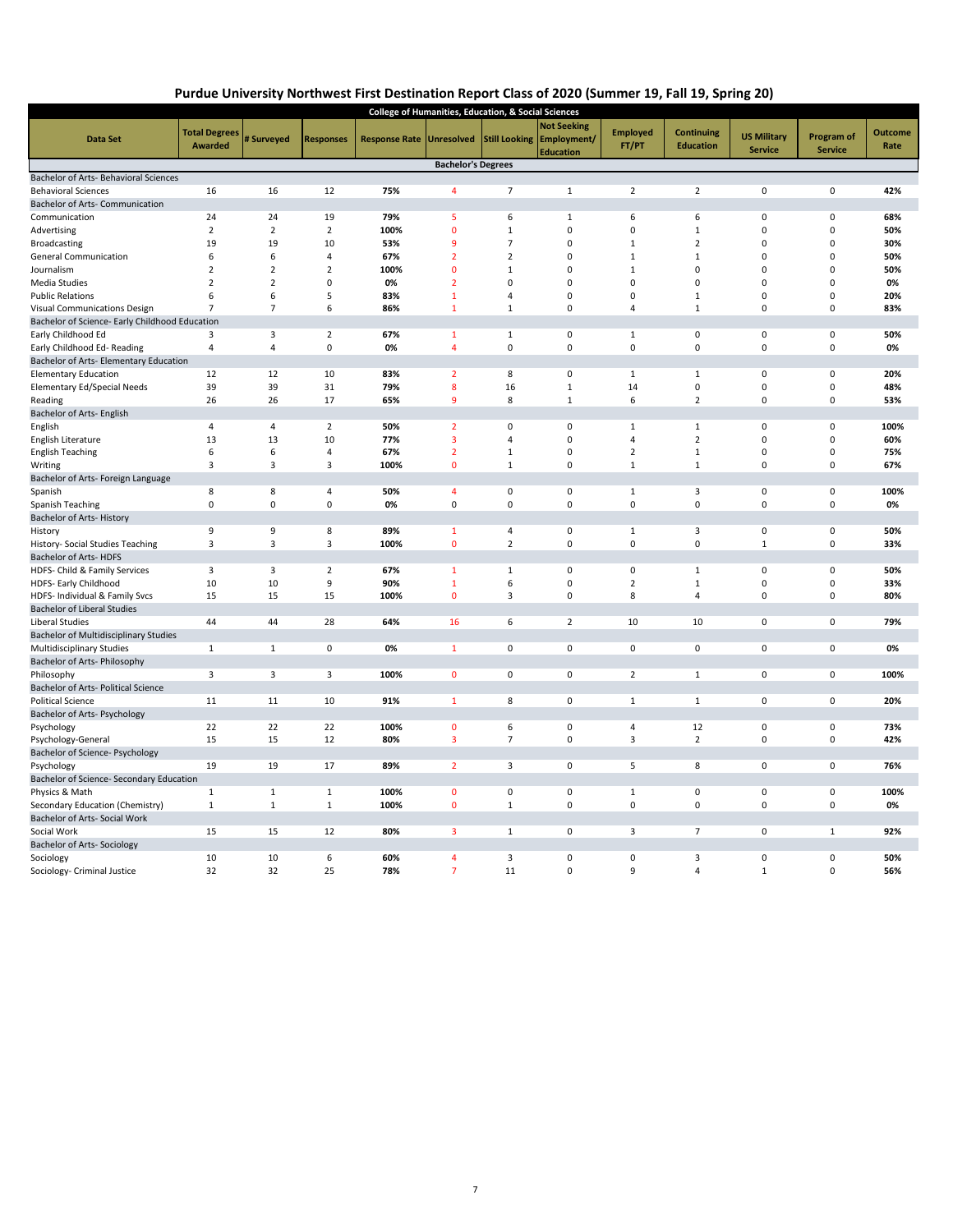**Purdue University Northwest First Destination Report Class of 2020 (Summer 19, Fall 19, Spring 20)**

| <b>Data Set</b>                               | Total Degrees # Surveyed<br>Awarded |                | <b>Responses</b> | Response Rate Unresolved Still Looking Employment/ |   |                         | <b>Not Seeking</b><br><b>Education</b> | <b>Employed</b><br>FT/PT | <b>Continuing</b><br><b>Education</b> | <b>US Military</b><br><b>Service</b> | <b>Program of</b><br><b>Service</b> | <b>Outcome</b><br>Rate |
|-----------------------------------------------|-------------------------------------|----------------|------------------|----------------------------------------------------|---|-------------------------|----------------------------------------|--------------------------|---------------------------------------|--------------------------------------|-------------------------------------|------------------------|
| <b>Master's Degrees</b>                       |                                     |                |                  |                                                    |   |                         |                                        |                          |                                       |                                      |                                     |                        |
| Master of Science- Child Dev & Family Studies |                                     |                |                  |                                                    |   |                         |                                        |                          |                                       |                                      |                                     |                        |
| Marriage and Family Therapy                   | 13                                  | 13             | 6                | 46%                                                |   |                         | $\Omega$                               |                          | 3                                     | 0                                    | $\Omega$                            | 83%                    |
| Human Devel & Fam Studies                     | $\overline{2}$                      | $\overline{2}$ |                  | 50%                                                |   | 0                       | 0                                      |                          | 0                                     | 0                                    | 0                                   | 100%                   |
| Master of Arts- Communication                 |                                     |                |                  |                                                    |   |                         |                                        |                          |                                       |                                      |                                     |                        |
| Communication                                 | 11                                  | 11             | 6                | 55%                                                |   | 4                       | 0                                      |                          | $\mathbf{1}$                          | 0                                    | $\mathbf 0$                         | 33%                    |
| Master of Science- Education                  |                                     |                |                  |                                                    |   |                         |                                        |                          |                                       |                                      |                                     |                        |
| Mental Health Counseling                      | 16                                  | 16             | 13               | 81%                                                | 3 | 3                       | 0                                      | 8                        | $\overline{2}$                        | $\Omega$                             | $\mathbf 0$                         | 77%                    |
| <b>School Counseling</b>                      | 12                                  | 12             | 9                | 75%                                                |   | $\overline{\mathbf{c}}$ |                                        |                          | 3                                     | $\Omega$                             | $\Omega$                            | 78%                    |
| Special Education                             | 13                                  | 13             | 6                | 46%                                                |   | 0                       |                                        |                          | 0                                     | 0                                    | 0                                   | 100%                   |
| Master of Arts- English                       |                                     |                |                  |                                                    |   |                         |                                        |                          |                                       |                                      |                                     |                        |
| English                                       | 6                                   | 6              | 5                | 83%                                                |   | 0                       | 0                                      |                          | 0                                     | 0                                    | $\mathbf 0$                         | 100%                   |
| Master of Arts-History                        |                                     |                |                  |                                                    |   |                         |                                        |                          |                                       |                                      |                                     |                        |
| History                                       | 8                                   | 8              | 5                | 63%                                                | з | 0                       | 0                                      | 4                        | $\mathbf{1}$                          | 0                                    | $\mathbf 0$                         | 100%                   |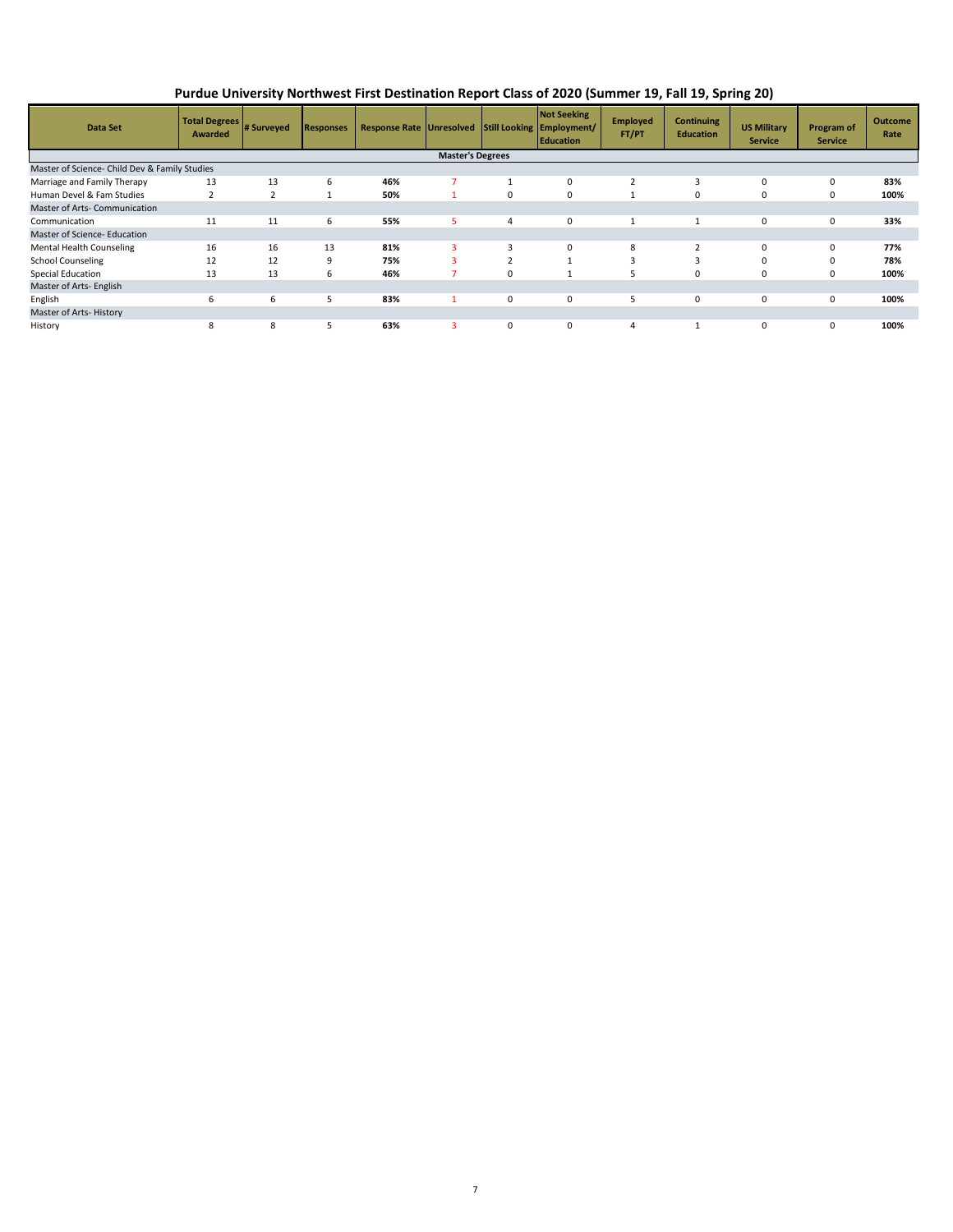| Purdue University Northwest First Destination Report Class of 2020 (Summer 19, Fall 19, Spring 20) |  |
|----------------------------------------------------------------------------------------------------|--|
|----------------------------------------------------------------------------------------------------|--|

| Data Set                                                           | <b>Total Degrees</b><br>Awarded | # Surveyed        | <b>Responses</b> | <b>Response Rate</b> | <b>Unresolved</b>                            |                |             | <b>Employed</b><br>FT/PT | Continuing<br><b>Education</b> | <b>US Military</b><br><b>Service</b> | Program of<br><b>Service</b> | <b>Outcome</b><br>Rate |
|--------------------------------------------------------------------|---------------------------------|-------------------|------------------|----------------------|----------------------------------------------|----------------|-------------|--------------------------|--------------------------------|--------------------------------------|------------------------------|------------------------|
|                                                                    |                                 |                   |                  |                      | <b>College of Engineering &amp; Sciences</b> |                |             |                          |                                |                                      |                              |                        |
|                                                                    |                                 |                   |                  |                      | <b>Bachelor's Degrees</b>                    |                |             |                          |                                |                                      |                              |                        |
| Bachelor of Science- Biology                                       |                                 |                   |                  |                      |                                              |                |             |                          |                                |                                      |                              |                        |
| Biology                                                            | 4                               | $\overline{a}$    | $\overline{2}$   | 50%                  | $\overline{2}$                               | $\overline{2}$ | 0           | 0                        | 0                              | 0                                    | 0                            | 0%                     |
| Biotechnology                                                      | $\mathbf{1}$                    | $\mathbf{1}$      | $\mathbf{1}$     | 100%                 | $\mathbf 0$                                  | $\mathbf 0$    | 0           | $\mathbf{1}$             | 0                              | 0                                    | 0                            | 100%                   |
| Ecology                                                            | $\overline{2}$                  | $\overline{2}$    | $\mathbf 2$      | 100%                 | $\mathbf 0$                                  | $\mathbf 0$    | $\mathbf 0$ | $\mathbf{1}$             | 1                              | 0                                    | 0                            | 100%                   |
| General Biology                                                    | 9                               | 9                 | $\overline{7}$   | 78%                  | $\overline{2}$                               | $\overline{2}$ | $\Omega$    | $\overline{2}$           | 3                              | 0                                    | $\Omega$                     | 71%                    |
| <b>Health Sciences</b>                                             | $\overline{7}$                  | $\overline{7}$    | 6                | 86%                  | $\mathbf{1}$                                 | $\mathbf{1}$   | $\Omega$    | $\overline{2}$           | 3                              | 0                                    | $\Omega$                     | 83%                    |
| Microbiology                                                       | $\mathbf{1}$                    | $\mathbf{1}$      | $\mathbf 1$      | 100%                 | $\mathbf 0$                                  | $\mathbf{1}$   | 0           | 0                        | 0                              | 0                                    | 0                            | 0%                     |
| Pre-Medicine                                                       | $\overline{2}$                  | $\mathbf 2$       | $\mathbf 2$      | 100%                 | 0                                            | 0              | 0           | 0                        | $\overline{2}$                 | 0                                    | 0                            | 100%                   |
| Pre-Vet Medicine                                                   | $\overline{2}$                  | $\overline{2}$    | $\overline{2}$   | 100%                 | $\mathbf 0$                                  | $\mathbf{1}$   | 0           | 0                        | $\mathbf{1}$                   | 0                                    | 0                            | 50%                    |
| Bachelor of Science- Biological Sciences                           |                                 |                   |                  |                      |                                              |                |             |                          |                                |                                      |                              |                        |
| <b>Biological Sciences</b>                                         | 20                              | 20                | 15               | 75%                  | 5                                            | 6              | 0           | 4                        | 5                              | 0                                    | 0                            | 60%                    |
| Biotechnology                                                      | $\overline{2}$                  | $\overline{2}$    | $\mathbf{1}$     | 50%                  | $\mathbf{1}$                                 | 0              | 0           | $\mathbf{1}$             | 0                              | 0                                    | 0                            | 100%                   |
| Ecology & Evolution                                                | $\overline{2}$                  | $\overline{2}$    | 0                | 0%                   | $\overline{2}$                               | 0              | 0           | 0                        | 0                              | 0                                    | 0                            | 0%                     |
| <b>Health Sciences</b>                                             | 21                              | 21                | 16               | 76%                  | 5                                            | 5              | $\mathbf 0$ | 3                        | 8                              | 0                                    | $\pmb{0}$                    | 69%                    |
| Microbio & Immun.                                                  | 3                               | 3                 | $\mathbf{1}$     | 33%                  | $\overline{2}$                               | $\mathbf{1}$   | 0           | $\mathbf 0$              | 0                              | 0                                    | 0                            | 0%                     |
| Bachelor of Science- Chemistry (ACS)<br>Chemistry (ACS)            | 9                               | 9                 | $\overline{7}$   | 78%                  | $\overline{2}$                               | $\overline{2}$ | 0           | $\overline{2}$           | 3                              | 0                                    | 0                            | 71%                    |
| Bachelor of Science- Civil Engineering                             |                                 |                   |                  |                      |                                              |                |             |                          |                                |                                      |                              |                        |
| Civil Engineering                                                  | 29                              | 29                | 18               | 62%                  | 11                                           | 4              | $\mathbf 0$ | 12                       | $\overline{2}$                 | 0                                    | $\mathsf 0$                  | 78%                    |
| Bachelor of Science- Computer Engineering                          |                                 |                   |                  |                      |                                              |                |             |                          |                                |                                      |                              |                        |
| <b>Computer Engineering</b>                                        | 9                               | 9                 | 7                | 78%                  | $\overline{2}$                               | $\overline{2}$ | 0           | 5                        | 0                              | 0                                    | 0                            | 71%                    |
| Bachelor of Science- Computer Science                              |                                 |                   |                  |                      |                                              |                |             |                          |                                |                                      |                              |                        |
| Computer Science                                                   | 24                              | 24                | 17               | 71%                  | $\overline{7}$                               | 5              | 0           | 9                        | 3                              | 0                                    | 0                            | 71%                    |
| Bachelor of Science- Electrical Engineering                        |                                 |                   |                  |                      |                                              |                |             |                          |                                |                                      |                              |                        |
| <b>Electrical Engineering</b>                                      | 34                              | 34                | 25               | 74%                  | 9                                            | 3              | 0           | 19                       | 3                              | 0                                    | 0                            | 88%                    |
| EE-Mechatronics                                                    | $\mathbf{1}$                    | $\mathbf{1}$      | $\mathbf 1$      | 100%                 | $\mathbf 0$                                  | $1\,$          | $\mathbf 0$ | 0                        | 0                              | 0                                    | 0                            | 0%                     |
| EE- Power & Energy Systems                                         | 6                               | 6                 | 5                | 83%                  | 1                                            | $\overline{2}$ | 0           | $\overline{2}$           | $\mathbf{1}$                   | 0                                    | 0                            | 60%                    |
| Bachelor of Science- Health Studies                                |                                 |                   |                  |                      |                                              |                |             |                          |                                |                                      |                              |                        |
| <b>Health Studies</b>                                              | 34                              | 34                | 26               | 76%                  | 8                                            | 5              | $\mathbf 0$ | 10                       | 11                             | 0                                    | $\mathbf 0$                  | 81%                    |
| Bachelor of Science- Mathematics                                   |                                 |                   |                  |                      |                                              |                |             |                          |                                |                                      |                              |                        |
| Mathematics                                                        | 11                              | 11                | $\overline{7}$   | 64%                  | 4                                            | $\overline{2}$ | 0           | $\overline{2}$           | 3                              | 0                                    | 0                            | 71%                    |
| <b>Mathematics Teaching</b>                                        | $\overline{2}$                  | $\overline{2}$    | $\mathbf{1}$     | 50%                  | $\mathbf{1}$                                 | $1\,$          | 0           | 0                        | $\mathbf 0$                    | 0                                    | 0                            | 0%                     |
| Bachelor of Science- Mechanical Engineering                        |                                 |                   |                  |                      |                                              |                |             |                          |                                |                                      |                              |                        |
| <b>Mechanical Engineering</b>                                      | 55                              | 55                | 37               | 67%                  | 18                                           | 13             | 0           | 19                       | 5                              | 0                                    | $\mathbf 0$                  | 65%                    |
| Mechanical Engineering-                                            |                                 |                   |                  |                      |                                              |                |             |                          |                                |                                      |                              |                        |
| Mechatronics                                                       | $\overline{7}$                  | $\overline{7}$    | $\overline{4}$   | 57%                  | 3                                            | 0              | 0           | 40                       | 0                              | 0                                    | 0                            | 1000%                  |
| Bachelor of Science- Medical Laboratory Sciences                   |                                 |                   |                  |                      |                                              |                |             |                          |                                |                                      |                              |                        |
| <b>Medical Laboratory Sciences</b>                                 | 3                               | 3                 | $\overline{2}$   | 67%                  | $\mathbf{1}$                                 | $\mathbf{1}$   | 0           | $\mathbf{1}$             | 0                              | 0                                    | 0                            | 50%                    |
| Bachelor of Science- Medical Technology                            |                                 |                   |                  |                      |                                              |                |             |                          |                                |                                      |                              |                        |
| <b>Medical Technology</b><br>Bachelor of Science- Physical Science | $\mathbf{1}$                    | $\mathbf{1}$      | 0                | 0%                   | $\mathbf{1}$                                 | 0              | 0           | 0                        | 0                              | 0                                    | 0                            | 0%                     |
|                                                                    | $\mathbf{1}$                    |                   | 0                |                      | 1                                            | 0              | 0           | 0                        | 0                              | 0                                    | 0                            | 0%                     |
| <b>Environmental Science</b><br>Physical Science                   | $\mathbf{1}$                    | 1<br>$\mathbf{1}$ | $\mathbf{1}$     | 0%<br>100%           | $\mathbf 0$                                  | $\mathbf 0$    | 0           | 0                        | 0                              | 0                                    | 0                            | 0%                     |
| <b>Forensic Science</b>                                            | $\overline{2}$                  | $\overline{2}$    | $\overline{2}$   | 100%                 | 0                                            | $\mathbf{1}$   | 0           | 0                        | 1                              | 0                                    | 0                            | 50%                    |
|                                                                    |                                 |                   |                  |                      | <b>Master's Degrees</b>                      |                |             |                          |                                |                                      |                              |                        |
| Master of Science- Biological Sciences                             |                                 |                   |                  |                      |                                              |                |             |                          |                                |                                      |                              |                        |
| <b>Biological Sciences</b>                                         | 12                              | 12                | 8                | 67%                  | 4                                            | 4              | 0           | $\overline{2}$           | $\overline{2}$                 | 0                                    | 0                            | 50%                    |
| Master of Science- Computer Science                                |                                 |                   |                  |                      |                                              |                |             |                          |                                |                                      |                              |                        |
| Computer Science                                                   | 12                              | 12                | 8                | 67%                  | 4                                            | 3              | 0           | 5                        | 0                              | 0                                    | 0                            | 63%                    |
| Master of Science- Electrical & Computer Engineering               |                                 |                   |                  |                      |                                              |                |             |                          |                                |                                      |                              |                        |
| Electrical & Computer Engineering                                  | 22                              | 22                | 9                | 41%                  | 13                                           | 5              | 0           | 0                        | 4                              | 0                                    | 0                            | 44%                    |
| Master of Science- Interdisciplinary Engineering                   |                                 |                   |                  |                      |                                              |                |             |                          |                                |                                      |                              |                        |
| Interdisc. Engineering                                             | $\mathbf{1}$                    | $\mathbf{1}$      | $\mathbf{1}$     | 100%                 | 0                                            | $\mathbf{1}$   | 0           | 0                        | 0                              | 0                                    | 0                            | 0%                     |
| Civil Engineering                                                  | 3                               | 3                 | $\mathbf 1$      | 33%                  | $\overline{2}$                               | $\pmb{0}$      | $\pmb{0}$   | $\mathbf{1}$             | 0                              | $\pmb{0}$                            | $\mathbf 0$                  | 100%                   |
| <b>Electrical &amp; Computer Engineering</b>                       | $\mathbf 1$                     | $\,1\,$           | $\,1\,$          | 100%                 | $\mathbf 0$                                  | $\pmb{0}$      | 0           | $\mathbf{1}$             | 0                              | 0                                    | 0                            | 100%                   |
| Mechanical Engineering                                             | 3                               | 3                 | $\overline{2}$   | 67%                  | $\mathbf{1}$                                 | $1\,$          | $\mathbf 0$ | $\mathbf{1}$             | 0                              | 0                                    | $\mathbf 0$                  | 50%                    |
| Master of Science-Mathematics                                      |                                 |                   |                  |                      |                                              |                |             |                          |                                |                                      |                              |                        |
| Mathematics                                                        | 3                               | 3                 | 3                | 100%                 | 0                                            | 0              | 0           | $\overline{2}$           | $\mathbf{1}$                   | 0                                    | 0                            | 100%                   |
| Master of Science- Mechanical Engineering                          |                                 |                   |                  |                      |                                              |                |             |                          |                                |                                      |                              |                        |
| <b>Mechanical Engineering</b>                                      | 28                              | 28                | 19               | 68%                  | 9                                            | 6              | $\pmb{0}$   | 8                        | 5                              | 0                                    | $\mathsf 0$                  | 68%                    |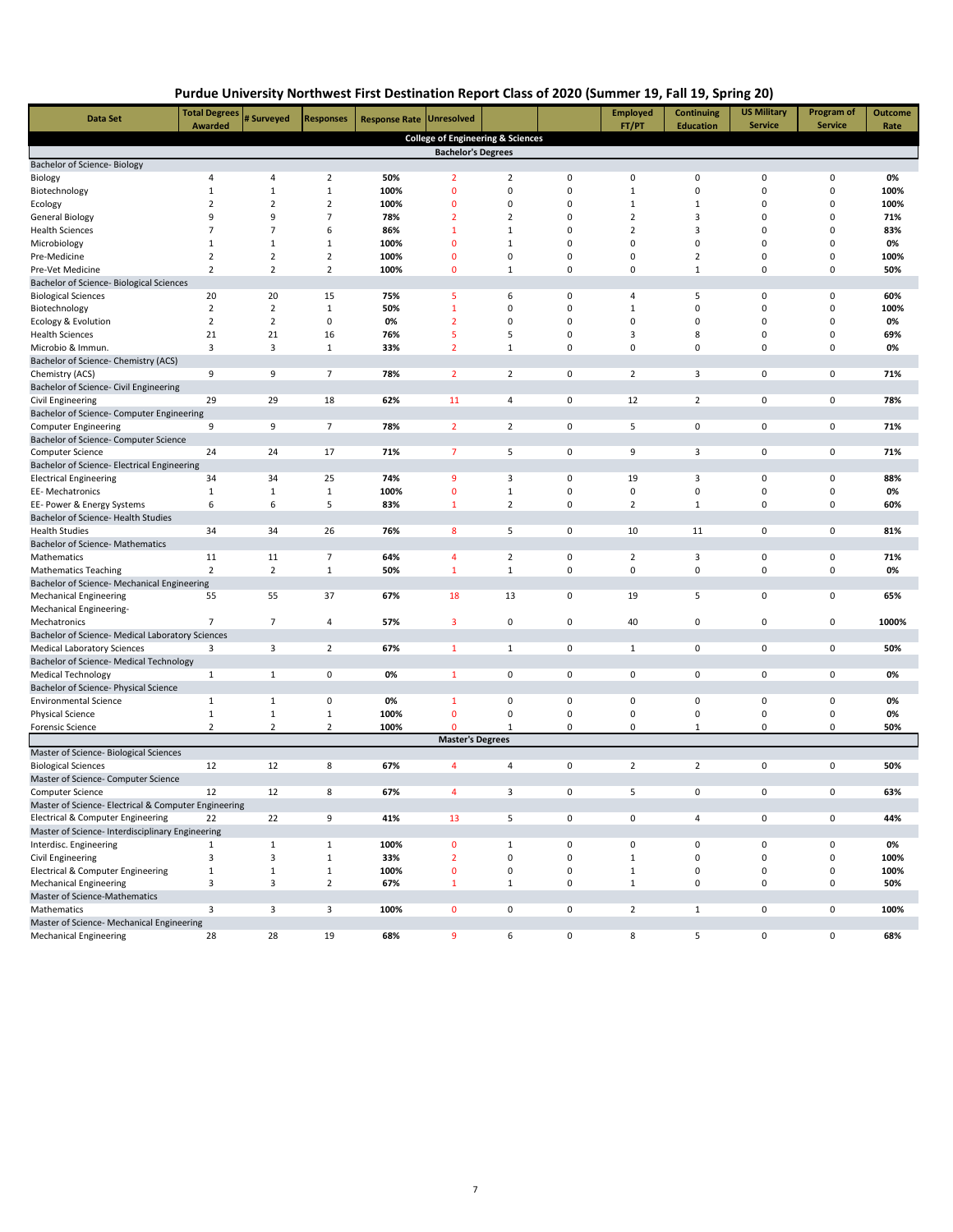| Data Set                            | Total Degrees<br>Awarded | # Surveyed | <b>Responses</b> | <b>Response Rate Unresolved</b> |                           |    |          | <b>Employed</b><br>FT/PT | <b>Continuing</b><br><b>Education</b> | <b>US Military</b><br><b>Service</b> | <b>Program of</b><br><b>Service</b> | <b>Outcome</b><br>Rate |
|-------------------------------------|--------------------------|------------|------------------|---------------------------------|---------------------------|----|----------|--------------------------|---------------------------------------|--------------------------------------|-------------------------------------|------------------------|
|                                     |                          |            |                  |                                 | <b>College of Nursing</b> |    |          |                          |                                       |                                      |                                     |                        |
| <b>Bachelor's Degrees</b>           |                          |            |                  |                                 |                           |    |          |                          |                                       |                                      |                                     |                        |
| Bachelor of Science- Nursing        |                          |            |                  |                                 |                           |    |          |                          |                                       |                                      |                                     |                        |
| Nursing - Accelerated               | 24                       | 24         | 20               | 83%                             | 4                         | 12 | $\Omega$ | 8                        | $\mathbf 0$                           | 0                                    | 0                                   | 40%                    |
| Nursing - Professional              | 76                       | 76         | 57               | 75%                             | 19                        | 31 | 0        | 26                       | 0                                     | $\Omega$                             | 0                                   | 46%                    |
| Nursing - RN to BS                  | 556                      | 556        | 342              | 62%                             | 214                       | 9  |          | 287                      | 45                                    | 0                                    | υ                                   | 97%                    |
| <b>Master's Degrees</b>             |                          |            |                  |                                 |                           |    |          |                          |                                       |                                      |                                     |                        |
| Master of Science- Nursing          |                          |            |                  |                                 |                           |    |          |                          |                                       |                                      |                                     |                        |
|                                     |                          |            |                  |                                 |                           |    |          |                          |                                       |                                      |                                     |                        |
| Nursing - Family Nurse Practitioner | 36                       | 36         | 4                | 11%                             | 32                        | 0  | $\Omega$ | 3                        |                                       | $\Omega$                             | 0                                   | 100%                   |
| Nursing - Adult Gerontology CNS     |                          |            | 0                | 0%                              |                           |    | 0        |                          | $\Omega$                              | $\Omega$                             | 0                                   | 0%                     |
| <b>Graduate Professional</b>        |                          |            |                  |                                 |                           |    |          |                          |                                       |                                      |                                     |                        |
| Doctor of Nursing Practice          |                          |            |                  | 67%                             |                           | 0  |          |                          | $\Omega$                              | $\Omega$                             | 0                                   | 100%                   |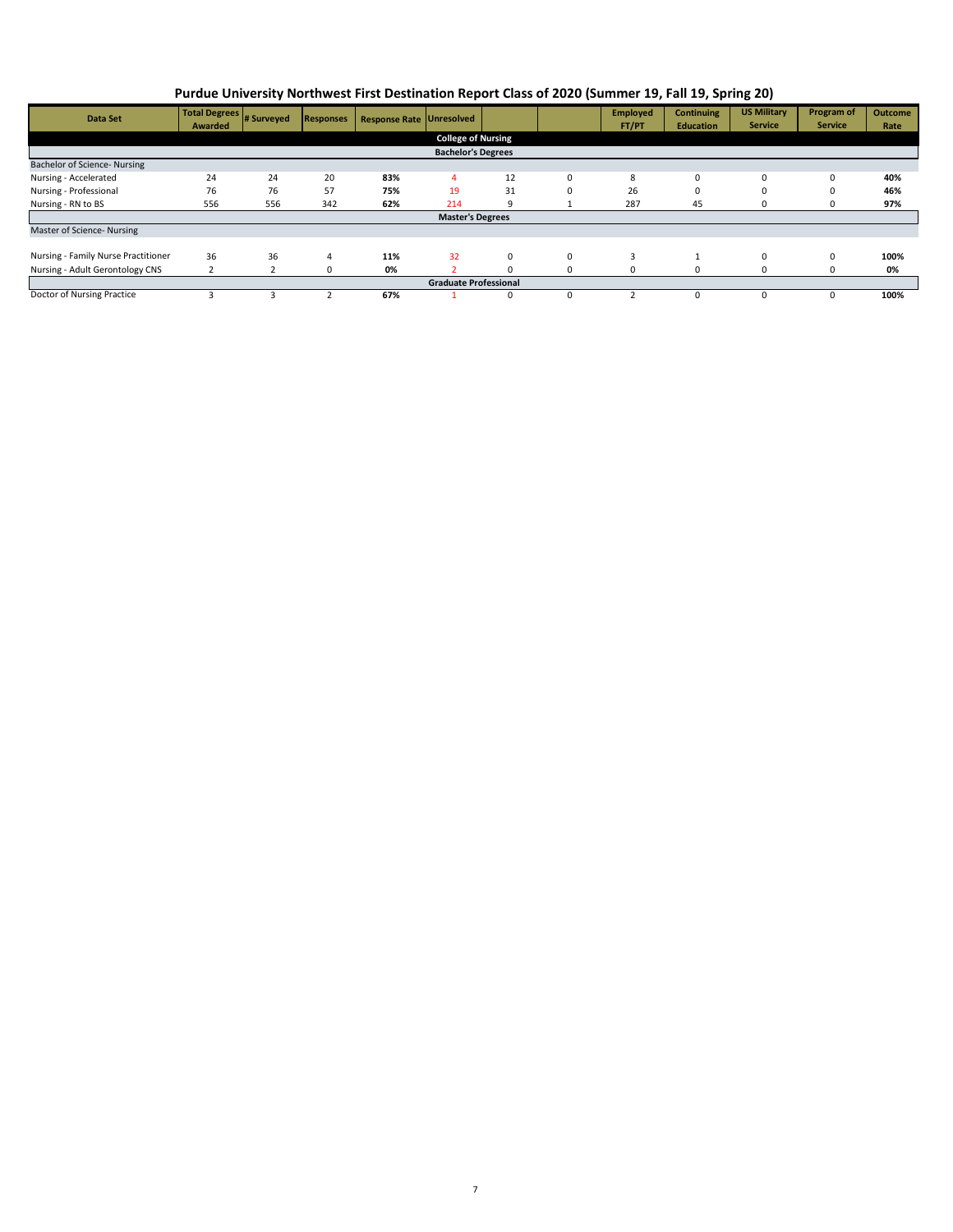| <b>Data Set</b>                                              |              | # Surveyed   | <b>Responses</b> | <b>Response Rate</b> | <b>Unresolved</b>            |                |              | <b>Employed</b><br>FT/PT | <b>Continuing</b> | <b>US Military</b><br><b>Service</b> | Program of<br><b>Service</b> | <b>Outcome</b> |
|--------------------------------------------------------------|--------------|--------------|------------------|----------------------|------------------------------|----------------|--------------|--------------------------|-------------------|--------------------------------------|------------------------------|----------------|
|                                                              |              |              |                  |                      | <b>College of Technology</b> |                |              |                          | <b>Education</b>  |                                      |                              | Rate           |
|                                                              |              |              |                  |                      | <b>Bachelor's Degrees</b>    |                |              |                          |                   |                                      |                              |                |
| Bachelor of Science- CIT                                     |              |              |                  |                      |                              |                |              |                          |                   |                                      |                              |                |
| Computer & Information                                       |              |              |                  |                      |                              |                |              |                          |                   |                                      |                              |                |
| Technology                                                   | 8            | 8            | $\overline{7}$   | 88%                  | $\mathbf{1}$                 | 3              | 0            | 3                        | $\mathbf{1}$      | $\mathbf 0$                          | $\mathbf 0$                  | 57%            |
| Bachelor of Science- CGT                                     |              |              |                  |                      |                              |                |              |                          |                   |                                      |                              |                |
| <b>Computer Graphics Technology</b>                          | 17           | 17           | 10               | 59%                  | $\overline{7}$               | $\overline{4}$ | $\Omega$     | 4                        | $\overline{2}$    | 0                                    | 0                            | 60%            |
| Bachelor of Science- CIT                                     |              |              |                  |                      |                              |                |              |                          |                   |                                      |                              |                |
| Computer Info Technology                                     | 23           | 23           | 20               | 87%                  | 3                            | $\overline{2}$ | $\mathbf 0$  | 11                       | $\overline{7}$    | $\mathbf 0$                          | $\mathbf 0$                  | 90%            |
| Bachelor of Science- CEMT                                    |              |              |                  |                      |                              |                |              |                          |                   |                                      |                              |                |
| Construction Engineering &                                   |              |              |                  |                      |                              |                |              |                          |                   |                                      |                              |                |
| Management Technology                                        | 23           | 23           | 17               | 74%                  | 6                            | $\overline{2}$ | 0            | 14                       | 1                 | $\mathbf 0$                          | $\mathbf 0$                  | 88%            |
| Construction Management &                                    |              |              |                  |                      |                              |                |              |                          |                   |                                      |                              |                |
| <b>Engineering Technology</b>                                | 8            | 8            | 3                | 38%                  | 5                            | 0              | $\mathbf 0$  | 3                        | 0                 | 0                                    | $\mathbf 0$                  | 100%           |
| Bachelor of Science- EET                                     |              |              |                  |                      |                              |                |              |                          |                   |                                      |                              |                |
| <b>Electrical Engineering Technology</b>                     | 22           | 22           | 12               | 55%                  | 10                           | 5              | 0            | 3                        | 4                 | $\mathbf 0$                          | $\mathbf 0$                  | 58%            |
| Bachelor of Science-Engineering Technology                   |              |              |                  |                      |                              |                |              |                          |                   |                                      |                              |                |
|                                                              |              |              |                  |                      |                              |                |              |                          |                   |                                      |                              |                |
| Engineering Technology-Electrical &                          |              |              |                  |                      |                              |                |              |                          |                   |                                      |                              |                |
| <b>Computer Engineering Technology</b>                       | $\mathbf{1}$ | $\mathbf{1}$ | $\mathbf{1}$     | 100%                 | $\mathbf{0}$                 | $\mathbf 0$    | $\mathbf 0$  | $\mathbf{1}$             | 0                 | $\pmb{0}$                            | $\mathbf 0$                  | 100%           |
| Bachelor of Science- Mechanical Engineering Technology       |              |              |                  |                      |                              |                |              |                          |                   |                                      |                              |                |
| Mechanical Engineering Tech                                  | 15           | 15           | 12               | 80%                  | 3                            | $\overline{4}$ | 0            | 8                        | 0                 | 0                                    | $\mathbf 0$                  | 67%            |
| <b>Mechanical Engr Technology</b>                            | 48           | 48           | 30               | 63%                  | 18                           | 5              | $\mathbf{1}$ | 20                       | $\overline{4}$    | 0                                    | $\mathbf 0$                  | 83%            |
| Bachelor of Science- Mechatronics Engineering Technology     |              |              |                  |                      |                              |                |              |                          |                   |                                      |                              |                |
| Mechatronics Engineer Tech                                   | 9            | 9            | 6                | 67%                  | 3                            | $\overline{2}$ | 0            | $\overline{2}$           | $\overline{2}$    | 0                                    | 0                            | 67%            |
| Bachelor of Science- Organizational Leadership & Supervision |              |              |                  |                      |                              |                |              |                          |                   |                                      |                              |                |
| Org Leadership & Supervision                                 | 9            | 9            | 6                | 67%                  | 3                            | $\mathbf{1}$   | $\Omega$     | 4                        | $\mathbf{1}$      | $\mathbf 0$                          | $\mathbf 0$                  | 83%            |
| Org Leadership & Supervision-                                |              |              |                  |                      |                              |                |              |                          |                   |                                      |                              |                |
| Environmental Health & Safety                                | 6            | 6            | $\overline{4}$   | 67%                  | $\overline{2}$               | $\mathbf{1}$   | 0            | 3                        | 0                 | $\mathbf 0$                          | $\mathbf 0$                  | 75%            |
| Org Leadership & Supervision-                                |              |              |                  |                      |                              |                |              |                          |                   |                                      |                              |                |
| Supervision                                                  | $\mathbf{1}$ | $\mathbf{1}$ | $\mathbf{1}$     | 100%                 | n                            | $\Omega$       | $\Omega$     | $\mathbf{1}$             | 0                 | $\mathbf 0$                          | $\mathbf 0$                  | 100%           |
|                                                              |              |              |                  |                      | <b>Master's Degrees</b>      |                |              |                          |                   |                                      |                              |                |

Modling, SimIt & Vis-TECH 3 3 2 **67%** 1 1 0 0 0 1 0 **50%** Computer Info Technology 17 17 12 **71%** 5 4 0 8 0 0 0 **67%** Electrical Engr Technology 5 5 4 **80%** 1 2 0 2 0 0 0 **50%** Industrial Engineer Tech 15 15 7 **47%** 8 5 0 2 0 0 0 **29%** Mechanical Engr Technology 9 9 6 **67%** 3 2 1 3 0 0 0 **67%** Mechatronics Engr Tech 3 3 0 **0%** 3 0 0 0 0 0 0 **0%** MS-Technology 1 1 1 **100%** 0 0 0 1 0 0 0 **100%** Technical Leadership & Management 7 7 5 **71%** 2 0 0 5 0 0 0 **100%**

Modling, SimIt & Vis-TECH

MS- Technology

## **Purdue University Northwest First Destination Report Class of 2020 (Summer 19, Fall 19, Spring 20)**